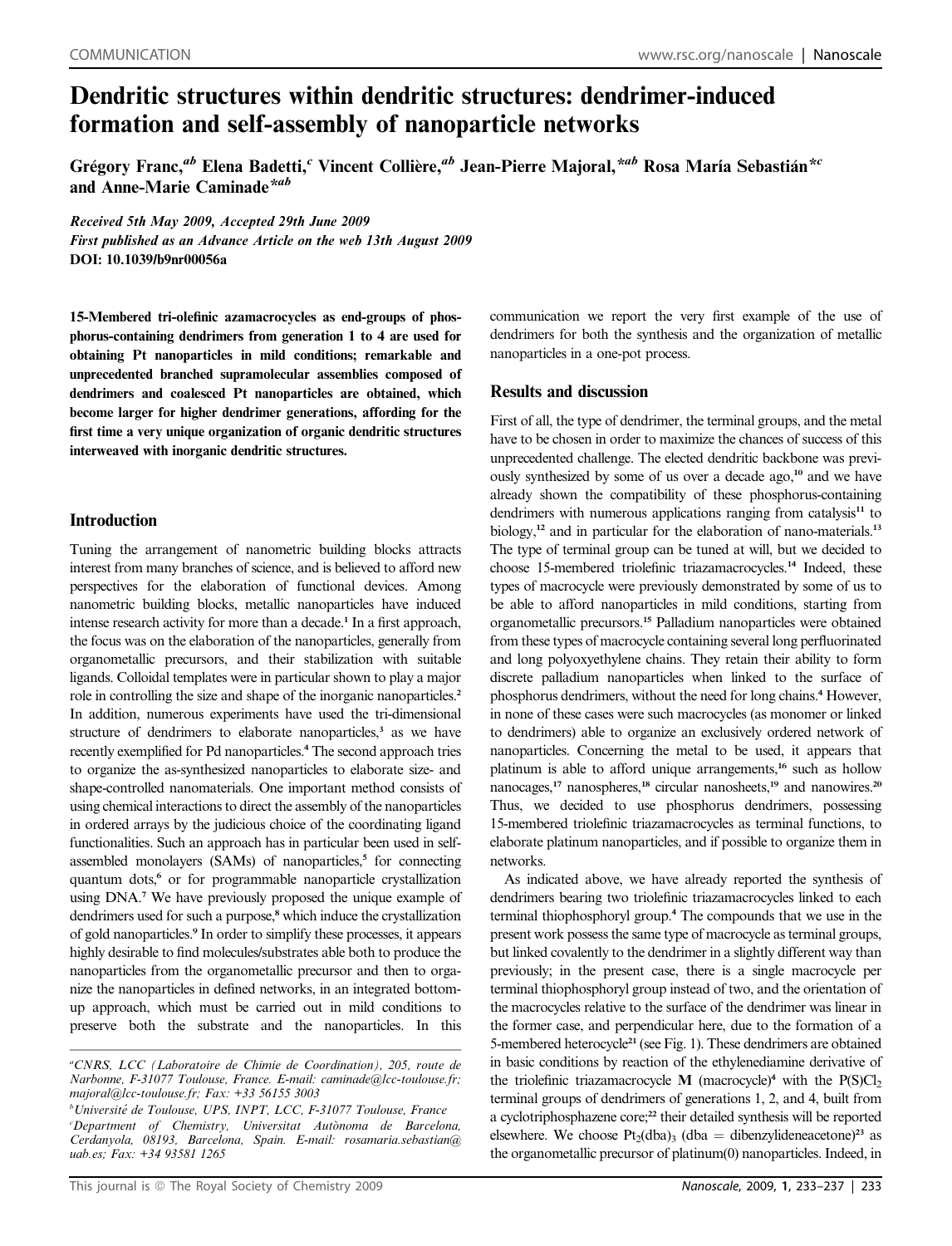

Fig. 1 Chemical structure and schematization of the monomeric macrocycle M and of generations 1, 2, and 4 of the dendrimers issued from the grafting of the macrocycles onto the surface of phosphorus-containing dendrimers  $G_1$ ,  $G_2$ , and  $G_4$ , respectively (the fluorine of M is replaced by ethylenediamine for the grafting to the dendrimers).

the case of palladium  $Pd_2(dba)_4$  was previously found to be the best precursor of Pd(0) nanoparticles in mild conditions and without any reducing agent,<sup>4</sup> affording either discrete complexes when an almost stoichiometric amount was used (1 to 1.5 Pd per macrocycle) or nanoparticles when a larger ratio of Pd was used. Thus we expected the same behavior in the case of the platinum derivatives.

The reaction of Pt<sub>2</sub>(dba)<sub>3</sub> with dendrimers  $G_1$ ,  $G_2$ ,  $G_4$  and with the monomeric macrocycle M are carried out overnight in refluxing THF and under air. In all cases, a stoichiometry of 1.2 Pt atoms per macrocycle is used. Such a stoichiometry was chosen first, since it was expected to afford discrete complexes, as we observed previously in the case of Pd, and we intended to increase the amount of Pt later to generate the nanoparticles. However, a deep black solution is formed in all cases, which cannot be analyzed by NMR. Only very broad signals are observed, which do not correspond to the expected discrete complexes, in contrast to what we have previously obtained in the case of palladium.<sup>4</sup> We may anticipate that the size of the van der Waals radius of Pd  $(1.63 \text{ Å})$  fits better inside the macrocycle than in the case of Pt  $(1.75 \text{ Å})$ . In order to understand what happened, a drop of the crude solution is diluted in THF, then a drop of the diluted solution is deposited onto a support for microscopy (carbon).†

Analysis by transmission electron microscopy (TEM) of the results of the reactions of  $Pt_2(dba)$ <sub>3</sub> with the monomer M and with the dendrimers  $G_1$ ,  $G_2$ ,  $G_4$  reveals totally unexpected results. Indeed, despite

the very low amount of Pt used and the very mild conditions applied (no reducing agent and no protection against air or moisture under atmospheric pressure), oriented dendritic superstructures of Pt are observed in all cases, as shown by low resolution TEM (Fig. 2, with scale bar 200 nm). As indicated above, platinum has previously afforded shape controlled networks,18–21 but to the best of our knowledge, the type of arrangement that we observe here has never been previously reported. The shape of the network depends on the generation of the dendrimer. Large aggregates of Pt from which short but highly branched Pt networks emanate are obtained with the monomer M. With dendrimers, the size of Pt aggregates diminishes, as well as the number of ramifications of each Pt branch emanating from the aggregates, but the mean maximum length of branches increases and is directly proportional to the number of macrocycles per dendrimer (see insert in Fig. 2), affording an original example of ''dendritic effect''. Furthermore, with increasing generations, the superstructure becomes more oriented, as particularly evidenced with the fourth generation, which affords "fan-shaped" (or "dendron-like") Pt superstructures. Although branched superstructures were previously reported with platinum, and also with silver, $24$  they have in all cases a ''dendrimer-like'' structure, with branches emanating radially from a central point. The phenomenon that we observe here was predicted theoretically by Meakin 25 years ago in the case of a growth mechanism of clusters regulated by particle drift on diffusion-limited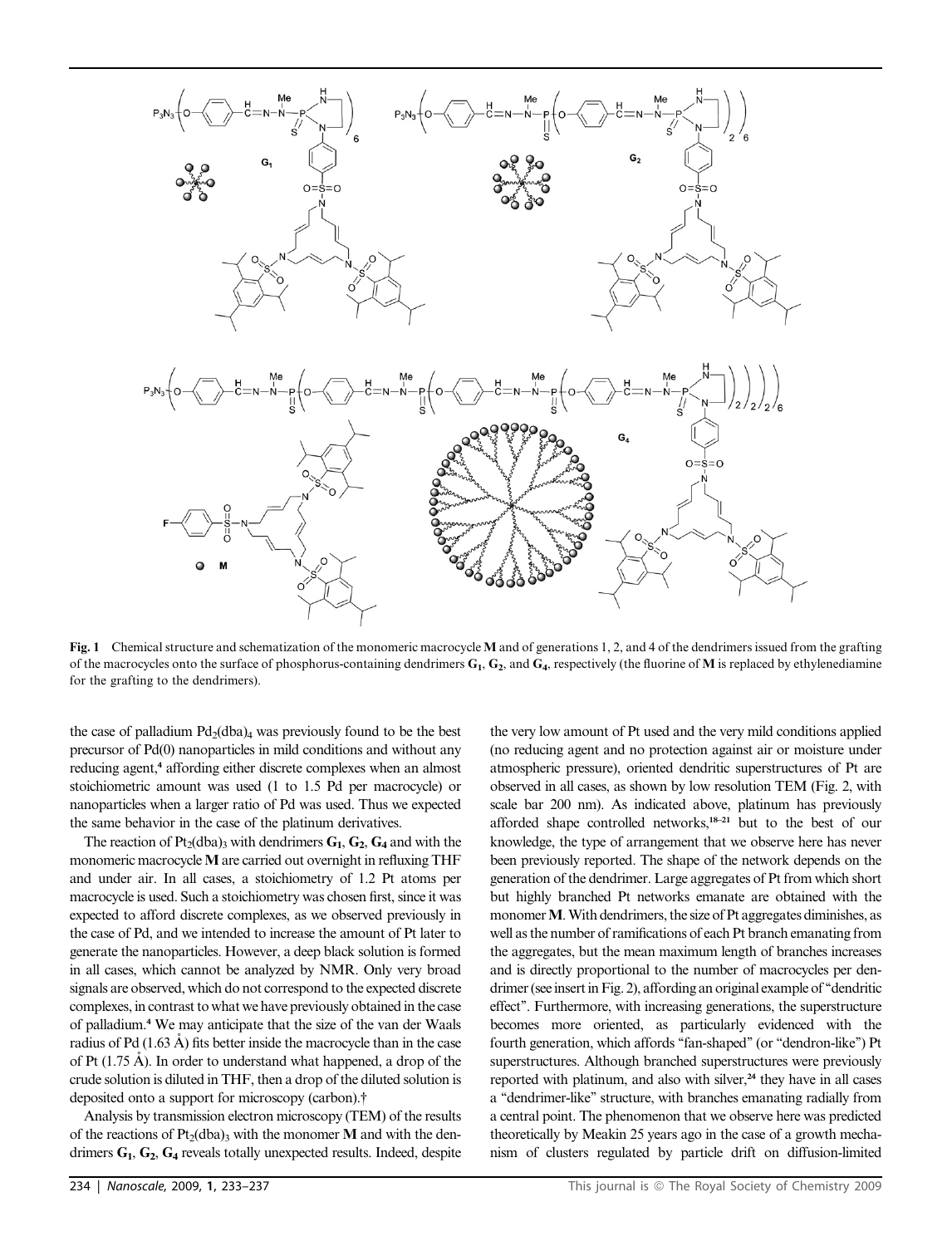

Fig. 2 Results of the reactions of monomer M and dendrimers  $G_1, G_2$ , and  $G_4$  with Pt<sub>2</sub>(dba)<sub>3</sub>. TEM images (upper part, 200 nm: low resolution TEM; lower part, 5 nm: high resolution TEM). Insert: variation of the maximum length of nanoparticle "branches" versus the number of macrocycles per dendrimer.

aggregation,<sup>25</sup> and the structures he proposed are exactly analogous to the ones we observe in the case of the reaction with  $G_4$ .

The next step for characterizing and understanding the phenomenon observed consists of verifying the presence of Pt nanoparticles and of dendrimers in the network. For this purpose, high resolution (HR) TEM images were obtained (Fig. 2, with scale bar 5 nm). HRTEM permits the observation of details of nanoparticles. The arrangement of Pt(0) atoms in the nanoparticles corresponds to classical Pt(fcc) (measured from the HRTEM image resulting from the reaction with  $G_4$ ). These images reveal the presence of coalesced nanoparticles, creating ribbons of 2–3 nm, composed of oriented layers of Pt atoms. Individual ribbons contain nanoparticles organized parallel, at least for a few nm, as can be seen in the HRTEM image obtained with  $G_4$ . The branching is generally created by a partial superimposition with another ribbon.

In order to detect the presence of dendrimers in these networks (which cannot be detected by TEM), EDX analyses are carried out,

in particular in the case of the network obtained from the  $G_2$  dendrimer. Three different areas are analyzed (see Fig. 3): one inside an aggregate of Pt (numbered 1), another outside any network or aggregate (numbered 2), and a third one in the branches of the inorganic network (numbered 3). In the first case, all the signals corresponding to Pt are observed, in particular the most intense at 2.051 keV (Pt Ma1) and 9.441 keV (Pt La1). The signal of phosphorus cannot be unambiguously attributed, since it is overlapped with the Pt Ma1 signal; however, the signal corresponding to sulfur is detectable, demonstrating the presence of small quantities of dendrimers, even in this area with a high density of Pt. The second experiment is carried out outside any network, but the presence of low amounts of both Pt and sulfur (due to the dendrimers) is detected. It might correspond to discrete Pt complexes (one Pt(0) atom inside macrocycles linked to the dendrimer). The most important experiment is the third one, because it demonstrates that the branches of the network are not only composed of Pt but also of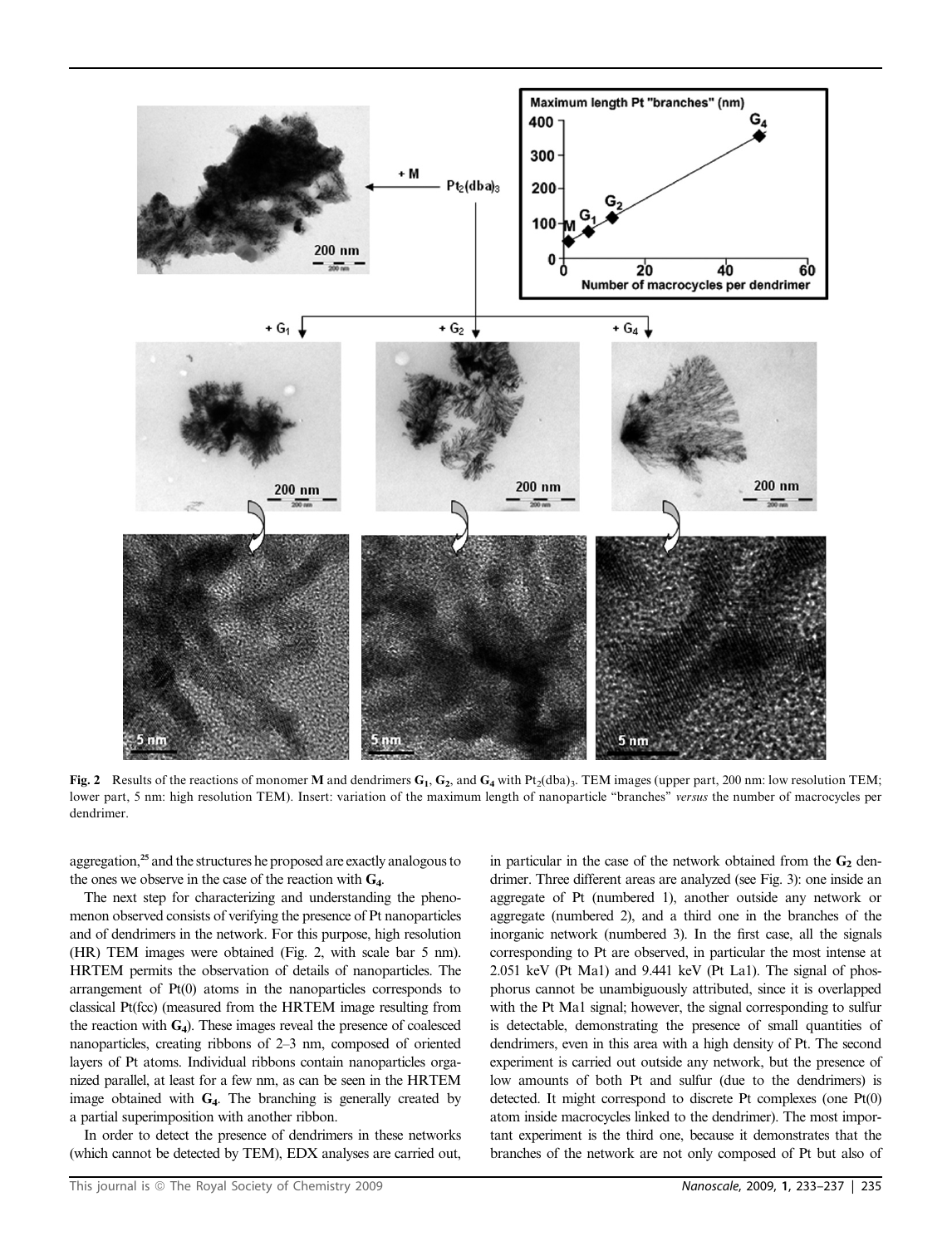

Fig. 3 EDX analyses of the reaction of G<sub>2</sub> with Pt<sub>2</sub>(dba)<sub>3</sub> in three different areas (numbered 1, 2, and 3). Black arrows: sulfur (from the dendrimer); hollow arrows: platinum (Cu is from the microscope grid).

dendrimers, in an important proportion (even if EDX is not quantitative). The HRTEM images display a continuous network of Pt nanoparticles, thus we deduce from the EDX experiments that the dendrimers wrap the ribbons of nanoparticles to ensure their cohesion, and can also probably connect the ribbons to induce an almost linear continuation of the network. It is understandable that large dendrimers having numerous macrocycles as terminal groups should wrap Pt more efficiently and produce longer ribbons. Furthermore a single large dendrimer may also connect two parallel ribbons and may explain why experiments with the  $G_4$  dendrimer produce longer but less branched networks than smaller compounds.

### **Conclusion**

In summary, we have demonstrated for the first time that specifically engineered dendrimers induce the elaboration of Pt nanoparticles in very mild conditions and then organize them in original hyperbranched networks of coalesced nanoparticles, for which both the size and the degree of branching vary with the generation of the dendrimer. To the best of our knowledge, this is the very first example of a selfintegrated sequence of reactions using only 2 molecular components (the organometallic precursor and the dendrimer) to elaborate highly sophisticated networks. The methodology described in this report does not require any special equipment (no glove box, on the contrary the experiments were carried out in air), no reducing agent, and needs only a low stoichiometry of metal precursor. Thus it should be usable with other types of metal to produce other original nanomaterials.

#### Notes and references

† Typical treatment and deposition: Dendrimer  $G_n$  (n = 1, 2, 4) and  $Pt<sub>2</sub>(dba)<sub>3</sub>$  (1.2 eq per azamacrocycle) were mixed together in THF to form a rather concentrated solution. The mixture was left overnight in refluxing THF under strong stirring. Next morning the mixture, which had turned to deep black, was then allowed to reach room temperature. Subsequently, a few drops of the dark mixture were dissolved in THF in order to obtain a clear dilute solution. A small drop of the latter was then deposited on a grid to perform the TEM and EDX analyses. The grid was home-made from a commercial copper grid (diameter 3.05 mm) which was covered by a thin collodion membrane, on which carbon was evaporated (approximately 50 nm thickness). Low resolution TEM analyses were performed on a JEOL JEM 1011 (100 kV, resolution  $4 \text{ Å}$ ). A wide angle Megaview III (SIS) camera was used for routine imaging. High resolution TEM analyses and EDX analyses were performed on the TEM-FEG (Field Emission Gun) JEOL JEM 2100F (200 kV, resolution 2.3  $\AA$ ), Analyses X PGT (resolution 135 eV). Images were acquired with a CDD Gatan  $2K \times 2K$  camera.

- 1 Metal Nanoparticles, ed. D. L. Feldheim and C. A. Foss Jr, Marcel Dekker, New York, 2002; G. Schmidt, Nanoparticles, from theory to applications, Wiley-VCH, Weinheim, 2004; V. Rotello, Nanoparticles: building blocks for nanotechnology, Springer Science, New York, 2004; Nanoparticle assemblies and superstructures, ed. N. A. Kotov, CRC Press, Taylor & Francis, Boca Raton, FL, 2006.
- 2 M. P. Pileni, Nat. Mater., 2003, 2, 145; A. R. Tao, S. Habas and P. Yang, Small, 2008, 4, 310.
- 3 R. M. Crooks, M. Zhao, L. Sun, V. Chechik and L. K. Yeung, Acc. Chem. Res., 2001, 34, 181; T. Vassilieff, A. Sutton and A. K. Kakkar, *J. Mater. Chem.*, 2008, 18, 4031; N. Satoh, T. Nakashima, K. Kamikura and K. Yamamoto, Nat. Nanotechnol., 2008, 3, 106.